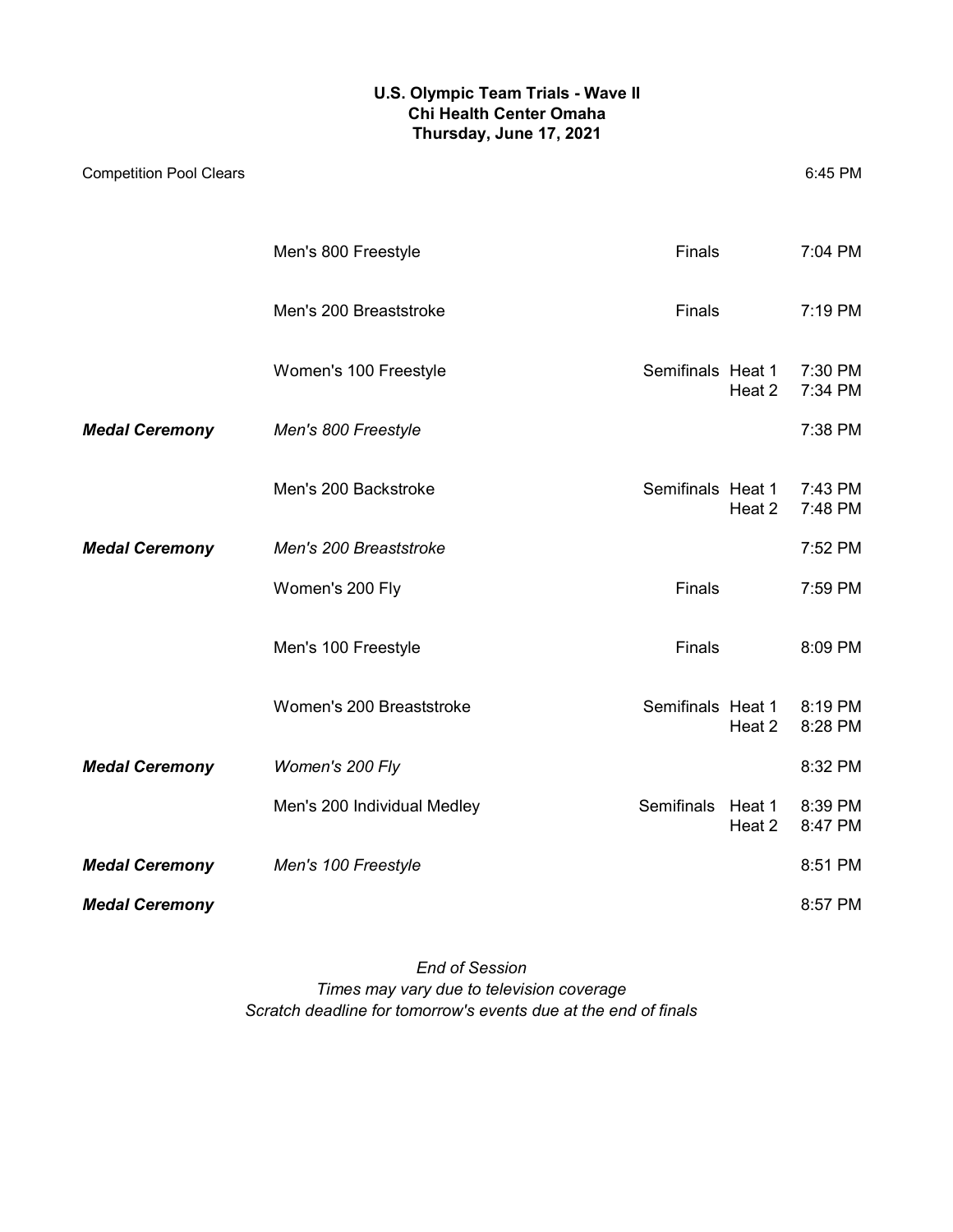#### **2020 U.S. Olympic Team Trials Wave II - 6/13/2021 to 6/20/2021 Meet Program - Finals - June 17 - Thursday**

#### **Event 18 Men 800 LC Meter Freestyle**

|                | Event 18                 | Men 800 LC Meter Freestyle             |                                                              |                | 1                 | <b>Claire Curzan</b>   |         | 16                                   | <b>TAC Titans-NC</b>          | 54.84          |
|----------------|--------------------------|----------------------------------------|--------------------------------------------------------------|----------------|-------------------|------------------------|---------|--------------------------------------|-------------------------------|----------------|
|                | World:                   | 7:32.12 7/29/2009                      | <b>Lin Zhang</b>                                             |                | $\mathbf{2}$      | <b>Beata Nelson</b>    |         | 22                                   | <b>Wisconsin Aq.-WI</b>       | 54.71          |
|                | American:                | 7:43.60 7/31/2013                      | <b>Michael McBroom</b>                                       |                | 3                 | Linnea Mack            |         | 25                                   | <b>Team Elite-NC</b>          | 54.37          |
|                | U.S. Open:               | 7:44.57 7/29/2018                      | <b>Zane Grothe</b>                                           |                | 4                 | <b>Abbey Weitzeil</b>  |         | 24                                   | California Aquat-PC           | 53.52          |
|                | Jr World:                | 7:45.678/28/2013                       | <b>Mack Horton</b>                                           |                | 5                 | <b>Catie Deloof</b>    |         | 24                                   | Cavalier Aquatic-VA/NYAC      | 54.21          |
|                | LC Nationals:            | 7:44.57 7/29/2018                      | <b>Zane Grothe</b>                                           |                | 6                 | Erika Brown            |         | 22                                   | <b>Tennessee Aquati-SE</b>    | 54.61          |
| Lane           | Name                     | Age                                    | Team                                                         | <b>Prelims</b> | 7                 | <b>Allison Schmitt</b> |         | 31                                   | Sun Devil-AZ/NBAC             | 54.78          |
|                | Heat 1 Finals            |                                        |                                                              |                | 8                 | Kelsi Dahlia           |         | 26                                   | Cardinal Aquatic-KY/STRM      | 54.96          |
| 1              | <b>Trey Freeman</b>      | 21                                     | Univ of Florida-FL                                           | 7:57.07        | <b>Alternates</b> |                        |         |                                      |                               |                |
| 2              | <b>James Plage</b>       | 18                                     | <b>Wolfpack Elite-NC/BEAR</b>                                | 7:56.87        | 1                 | <b>Chloe Stepanek</b>  |         | 19                                   | <b>Long Island-MR</b>         | 55.28          |
| 3              | <b>Ross Dant</b>         | 20                                     | NC State-NC/YSST-NC                                          | 7:54.98        | 2                 | <b>Isabel Ivev</b>     |         | 20                                   | California Aquat-PC           | 55.30          |
| 4              | <b>Will Gallant</b>      | 19                                     | <b>Mission Viejo-CA</b>                                      | 7:53.76        |                   |                        |         |                                      |                               |                |
| 5              | <b>Bobby Finke</b>       | 21                                     | Saint Petersburg-FL/FLOR                                     | 7:54.02        |                   |                        |         | Event 20 Men 200 LC Meter Backstroke |                               |                |
| 6              | <b>Michael Brinegar</b>  | 21                                     | <b>Mission Viejo-CA</b>                                      | 7:55.50        |                   | World:                 | 1:51.92 | 7/31/2009                            | <b>Aaron Peirsol</b>          |                |
| 7              | <b>Andrew Abruzzo</b>    | 21                                     | <b>Plymouth Whitema-MA</b>                                   | 7:57.03        |                   | American:              | 1:51.92 | 7/31/2009                            | <b>Aaron Peirsol</b>          |                |
| 8              | <b>Jordan Wilimovsky</b> | 27                                     | <b>KSwim-CA</b>                                              | 7:57.11        |                   | U.S. Open:             | 1:53.08 | 7/11/2009                            | <b>Aaron Peirsol</b>          |                |
|                | <b>Alternates</b>        |                                        |                                                              |                |                   | Ir World:              | 1:55.14 | 6/28/2017                            | <b>Kliment Kolesnikov</b>     |                |
| 1              | <b>Arik Katz</b>         | 19                                     | <b>Veritas Swimming-NE</b>                                   | 7:58.30        |                   | <b>LC</b> Nationals:   | 1:53.08 | 7/11/2009                            | <b>Aaron Peirsol</b>          |                |
| $\overline{2}$ | <b>Charlie Clark</b>     | 18                                     | <b>Ohio State-OH</b>                                         | 7:58.50        | Lane              | Name                   |         | Age                                  | <b>Team</b>                   | <b>Prelims</b> |
|                |                          | Event 17 Men 200 LC Meter Breaststroke |                                                              |                |                   | Heat 1 of 2 Semis      |         |                                      |                               |                |
|                | World:                   | 2:06.12 7/26/2019                      | <b>Anton Chupkov</b>                                         |                | 1                 | <b>Nick Alexander</b>  |         | 23                                   | <b>Team Triumph-MV/Mizzou</b> | 2:00.66        |
|                | American:                | 2:07.17 6/30/2016                      | <b>Josh Prenot</b>                                           |                | $\mathbf{2}$      | <b>Clark Beach</b>     |         | 21                                   | <b>Univ of Florida-FL</b>     | 1:59.57        |
|                | U.S. Open:               | 2:07.17 6/30/2016                      | <b>Josh Prenot</b>                                           |                | 3                 | <b>Austin Katz</b>     |         | 22                                   | Longhorn Aquatic-ST/TEX       | 1:58.09        |
|                | Ir World:                | 2:09.39 7/27/2017                      | Qin Haiyang                                                  |                | 4                 | <b>Bryce Mefford</b>   |         | 22                                   | Sierra Marlins-SN/CAL-PC      | 1:57.51        |
|                | LC Nationals:            | 2:07.17 6/30/2016                      | <b>Josh Prenot</b>                                           |                | 5                 | <b>Hunter Tapp</b>     |         | 20                                   | NC State-NC/LAK               | 1:57.62        |
|                | <b>Name</b>              |                                        | Team                                                         | Semis          | 6                 | <b>Ian Grum</b>        |         | 19                                   | Dynamo Swim Club-GA/UGA       | 1:59.23        |
| Lane           | Heat 1 Finals            | Age                                    |                                                              |                | 7                 | <b>Will Grant</b>      |         | 20                                   | <b>Veritas Swimming-NE</b>    | 2:00.41        |
| 1              | <b>Jake Foster</b>       | 20                                     |                                                              | 2:10.13        | 8                 | <b>Alex Boratto</b>    |         | 21                                   | Alto Swim Club-PC/STAN        | 2:00.71        |
| $\mathbf{2}$   | <b>Andrew Wilson</b>     | 27                                     | <b>Mason Manta Rays-OH/TX:LA</b><br><b>Athens Bulldog-GA</b> | 2:09.48        | <b>Heat</b>       | 2 of 2 Semis           |         |                                      |                               |                |
| 3              | <b>Kevin Cordes</b>      | 27                                     | <b>Athens Bulldog-GA</b>                                     | 2:09.31        | 1                 | <b>Tim Gallagher</b>   |         | 20                                   | Unattached-HI                 | 2:00.5         |
| 4              | <b>Matt Fallon</b>       | 18                                     | Greater Somerset-NJ/SPA                                      | 2:08.91        | $\boldsymbol{2}$  | <b>Shaine Casas</b>    |         | 21                                   | Texas A & M-GU                | 1:59.52        |
| 5              | <b>Nic Fink</b>          | 27                                     | Athens Bulldog-GA/Georgia                                    | 2:09.13        | 3                 | <b>Ryan Murphy</b>     |         | 25                                   | California Aquat-PC/Bolles    | 1:57.9         |
| 6              | <b>Will Licon</b>        | 26                                     | <b>Longhorn Aquatic-ST</b>                                   | 2:09.39        | 4                 | <b>Destin Lasco</b>    |         | 19                                   | California Aquat-PC/PDR       | 1:56.88        |
| 7              | <b>Daniel Roy</b>        | 21                                     | Alto Swim Club-PC/STAN                                       | 2:09.57        | 5                 | <b>Jack Aikins</b>     |         | 18                                   | SwimAtlanta-GA                | 1:57.57        |
| 8              | Aj Pouch                 | 20                                     |                                                              | 2:10.76        | 6                 | <b>Daniel Carr</b>     |         | 22                                   | <b>Pikes Peak Athle-CO</b>    | 1:59.09        |
|                |                          |                                        | Virginia Tech-VA/TRA                                         |                | 7                 | <b>Jacob Steele</b>    |         | 22                                   | <b>Indiana Swim-IN</b>        | 2:00.28        |
|                | <b>Alternates</b>        |                                        |                                                              |                | 8                 | <b>Jack Dahlgren</b>   |         | 21                                   | U. of Missouri-MV/AQJT - M    | 2:00.67        |
| 1              | <b>Charlie Swanson</b>   | 23                                     | <b>Club Wolverine-MI</b>                                     | 2:11.10        | <b>Alternates</b> |                        |         |                                      |                               |                |
| 2              | <b>Reece Whitley</b>     | 21                                     | Penn Charter-MA                                              | 2:11.12        | 1                 | <b>Nick Simons</b>     |         | 17                                   | <b>Sandpipers Of Ne-CA</b>    | 2:00.8         |
|                |                          | Event 19 Women 100 LC Meter Freestyle  |                                                              |                | $\mathbf{2}$      | <b>Mikey Moore</b>     |         | 19                                   | <b>Marlins Of Ralei-NC</b>    | 2:00.92        |

|      | World:                   | 51.71 | 7/23/2017 | Sarah Sjostrom             |                |
|------|--------------------------|-------|-----------|----------------------------|----------------|
|      | American:                | 52.04 | 7/26/2019 | <b>Simone Manuel</b>       |                |
|      | U.S. Open:               | 52.54 | 7/25/2018 | <b>Simone Manuel</b>       |                |
|      | Ir World:                | 52.70 | 8/11/2016 | Penny Oleksiak             |                |
|      | <b>LC Nationals:</b>     | 52.54 | 7/25/2018 | <b>Simone Manuel</b>       |                |
| Lane | Name                     |       | Age       | Team                       | <b>Prelims</b> |
| Heat | 1 of 2 Semis             |       |           |                            |                |
| 1    | <b>Mallory Comerford</b> |       | 23        | Cardinal Aquatic-KY/SW MI  | 54.85          |
| 2    | Katie McLaughlin         |       | 23        | California Aquat-PC/NBA    | 54.72          |
| 3    | <b>Simone Manuel</b>     |       | 24        | Alto Swim Club-PC/FCST     | 54.47          |
| 4    | Olivia Smoliga           |       | 26        | Athens Bulldog-GA/Georgia  | 54.00          |
| 5    | <b>Natalie Hinds</b>     |       | 27        | <b>Athens Bulldog-GA</b>   | 54.34          |
| 6    | <b>Kate Douglass</b>     |       | 19        | Univ of Virginia-VA        | 54.62          |
| 7    | Torri Huske              |       | 18        | <b>Arlington Aquati-PV</b> | 54.80          |
| 8    | <b>Gabby DeLoof</b>      |       | 25        | Club Wolverine-MI/NYAC     | 55.22          |
|      |                          |       |           |                            |                |

**Heat 2 of 2 Semis**

| 1                       | <b>Claire Curzan</b>                                          | 16 | <b>TAC Titans-NC</b>            | 54.84 |  |  |  |  |
|-------------------------|---------------------------------------------------------------|----|---------------------------------|-------|--|--|--|--|
| 2                       | <b>Beata Nelson</b>                                           | 22 | <b>Wisconsin Aq.-WI</b>         | 54.71 |  |  |  |  |
| 3                       | Linnea Mack                                                   | 25 | <b>Team Elite-NC</b>            | 54.37 |  |  |  |  |
| $\overline{\mathbf{4}}$ | <b>Abbey Weitzeil</b>                                         | 24 | California Aquat-PC             | 53.52 |  |  |  |  |
| 5                       | <b>Catie Deloof</b>                                           | 24 | <b>Cavalier Aquatic-VA/NYAC</b> | 54.21 |  |  |  |  |
| 6                       | Erika Brown                                                   | 22 | <b>Tennessee Aquati-SE</b>      | 54.61 |  |  |  |  |
| 7                       | <b>Allison Schmitt</b>                                        | 31 | <b>Sun Devil-AZ/NBAC</b>        | 54.78 |  |  |  |  |
| 8                       | Kelsi Dahlia                                                  | 26 | Cardinal Aquatic-KY/STRM        | 54.96 |  |  |  |  |
| <b>Alternates</b>       |                                                               |    |                                 |       |  |  |  |  |
| 1                       | <b>Chloe Stepanek</b><br>19<br><b>Long Island-MR</b><br>55.28 |    |                                 |       |  |  |  |  |
| 2                       | <b>Isabel Ivev</b><br>20<br>California Aquat-PC<br>55.30      |    |                                 |       |  |  |  |  |
|                         | <b>Men 200 LC Meter Backstroke</b><br>Event 20                |    |                                 |       |  |  |  |  |

|                   | World:                | 1:51.92 | 7/31/2009 | <b>Aaron Peirsol</b>           |         |
|-------------------|-----------------------|---------|-----------|--------------------------------|---------|
|                   | American:             | 1:51.92 | 7/31/2009 | <b>Aaron Peirsol</b>           |         |
|                   | U.S. Open:            | 1:53.08 | 7/11/2009 | <b>Aaron Peirsol</b>           |         |
|                   | Ir World:             | 1:55.14 | 6/28/2017 | <b>Kliment Kolesnikov</b>      |         |
|                   | <b>LC</b> Nationals:  | 1:53.08 | 7/11/2009 | <b>Aaron Peirsol</b>           |         |
| Lane              | <b>Name</b>           |         | Age       | Team                           | Prelims |
| Heat              | 1 of 2 Semis          |         |           |                                |         |
| $\mathbf{1}$      | <b>Nick Alexander</b> |         | 23        | <b>Team Triumph-MV/Mizzou</b>  | 2:00.66 |
| $\mathbf{2}$      | <b>Clark Beach</b>    |         | 21        | <b>Univ of Florida-FL</b>      | 1:59.57 |
| 3                 | <b>Austin Katz</b>    |         | 22        | <b>Longhorn Aquatic-ST/TEX</b> | 1:58.09 |
| 4                 | <b>Bryce Mefford</b>  |         | 22        | Sierra Marlins-SN/CAL-PC       | 1:57.51 |
| 5                 | <b>Hunter Tapp</b>    |         | 20        | <b>NC State-NC/LAK</b>         | 1:57.62 |
| 6                 | <b>Ian Grum</b>       |         | 19        | Dynamo Swim Club-GA/UGA        | 1:59.23 |
| 7                 | <b>Will Grant</b>     |         | 20        | <b>Veritas Swimming-NE</b>     | 2:00.41 |
| 8                 | <b>Alex Boratto</b>   |         | 21        | Alto Swim Club-PC/STAN         | 2:00.71 |
| Heat              | 2 of 2 Semis          |         |           |                                |         |
| $\mathbf{1}$      | <b>Tim Gallagher</b>  |         | 20        | <b>Unattached-HI</b>           | 2:00.55 |
| 2                 | <b>Shaine Casas</b>   |         | 21        | Texas A & M-GU                 | 1:59.52 |
| 3                 | <b>Ryan Murphy</b>    |         | 25        | California Aquat-PC/Bolles     | 1:57.95 |
| 4                 | <b>Destin Lasco</b>   |         | 19        | California Aquat-PC/PDR        | 1:56.88 |
| 5                 | <b>Jack Aikins</b>    |         | 18        | SwimAtlanta-GA                 | 1:57.57 |
| 6                 | <b>Daniel Carr</b>    |         | 22        | <b>Pikes Peak Athle-CO</b>     | 1:59.09 |
| 7                 | <b>Jacob Steele</b>   |         | 22        | <b>Indiana Swim-IN</b>         | 2:00.28 |
| 8                 | <b>Jack Dahlgren</b>  |         | 21        | U. of Missouri-MV/AQJT - M     | 2:00.67 |
| <b>Alternates</b> |                       |         |           |                                |         |
| 1                 | <b>Nick Simons</b>    |         | 17        | Sandpipers Of Ne-CA            | 2:00.81 |
| $\overline{2}$    | <b>Mikey Moore</b>    |         | 19        | <b>Marlins Of Ralei-NC</b>     | 2:00.92 |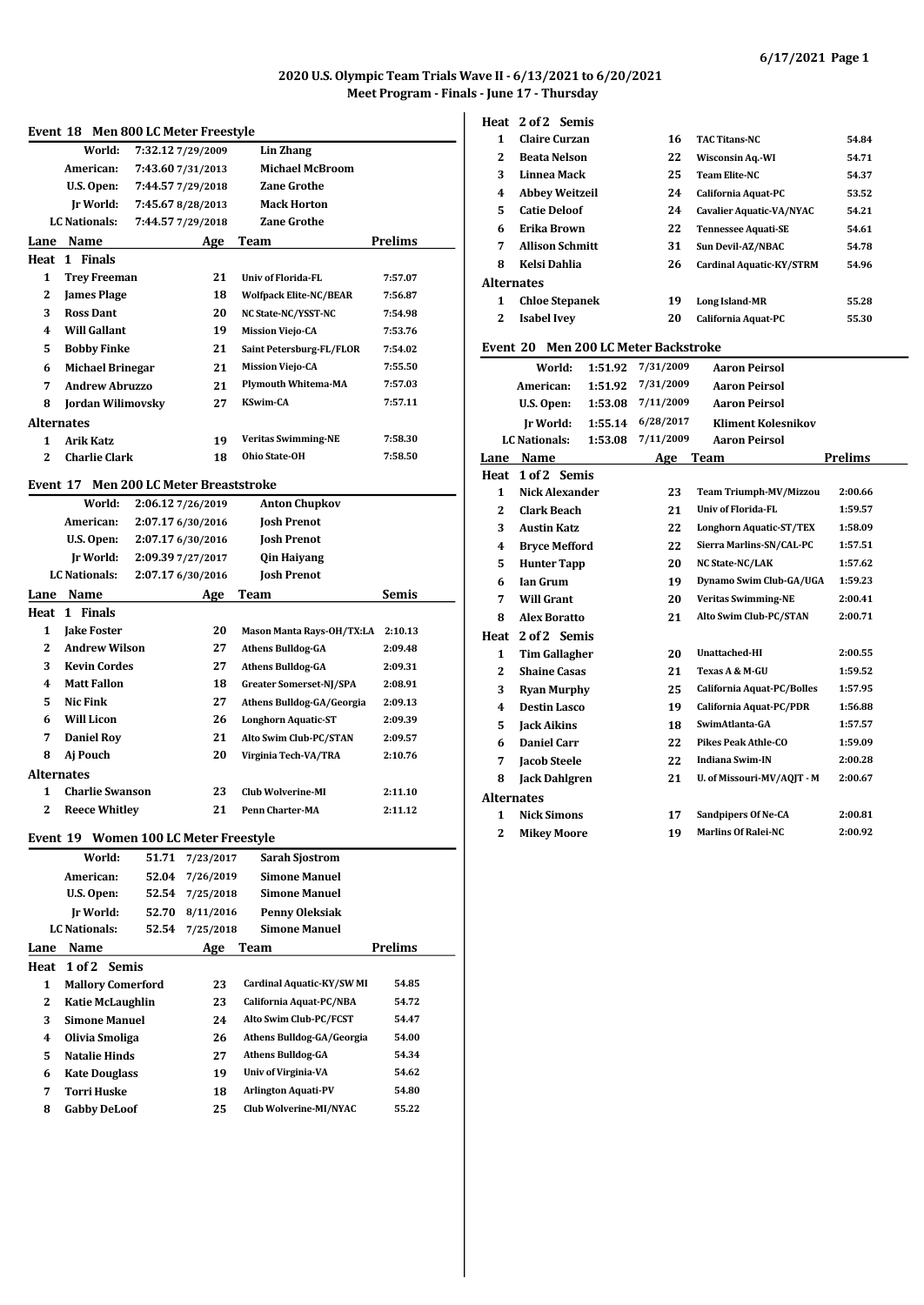#### **2020 U.S. Olympic Team Trials Wave II - 6/13/2021 to 6/20/2021 Meet Program - Finals - June 17 - Thursday**

**Heat 2 of 2 Semis**

|                   |                                          |                    |                                 |                |        | Heat 2 of 2 Semis     |                         |                              |          |                                  |         |
|-------------------|------------------------------------------|--------------------|---------------------------------|----------------|--------|-----------------------|-------------------------|------------------------------|----------|----------------------------------|---------|
|                   | Event 16 Women 200 LC Meter Butterfly    |                    |                                 |                | 1      |                       | <b>Lindsey Kozelsky</b> | 23                           |          | Una UOFM-MN/Minnesota            | 2:29.8  |
|                   | World:                                   | 2:01.81 10/21/2009 | <b>Zige Liu</b>                 |                | 2      | <b>Anna Keating</b>   |                         | 18                           |          | <b>Machine Aquatics-PV/UVA</b>   | 2:28.6  |
|                   | American:                                | 2:04.14 7/30/2009  | <b>Mary Descenza</b>            |                | 3      |                       | <b>Bethany Galat</b>    | 25                           |          | Aggie Swim Club-GU/SBSC          | 2:26.5  |
|                   | U.S. Open:                               | 2:05.87 7/25/2018  | Hali Flickinger                 |                | 4      | <b>Annie Lazor</b>    |                         | 26                           |          | <b>Mission Viejo-CA/IU</b>       | 2:23.6. |
|                   | Jr World:                                | 2:06.29 4/15/2017  | Suzuka Hasegawa                 |                | 5      | <b>Lilly King</b>     |                         | 24                           |          | <b>Indiana Swim-IN</b>           | 2:25.82 |
|                   | LC Nationals:                            | 2:05.87 7/25/2018  | <b>Hali Flickinger</b>          |                | 6      |                       | <b>Rachel Bernhardt</b> | 26                           |          | <b>Gamecock Aquatic-SC</b>       | 2:28.00 |
|                   | Lane Name                                | <u>Age</u>         | Team                            | <b>Semis</b>   | 7      |                       | <b>Isabelle Odgers</b>  | 20                           |          | <b>Trojan Aquatics-CA/NOVA</b>   | 2:29.17 |
|                   | Heat 1 Finals                            |                    |                                 |                | 8      |                       | Olivia Anderson         | 24                           |          | <b>Aquajets-MN</b>               | 2:30.24 |
| 1                 | <b>Rachel Klinker</b>                    | 20                 | California Aquat-PC/LEXD        | 2:09.18        |        | <b>Alternates</b>     |                         |                              |          |                                  |         |
| 2                 | <b>Kelly Pash</b>                        | 20                 | Carmel Swim Club-IN/Texas       | 2:08.69        | 1      |                       | <b>Bailey Bonnett</b>   | 22                           |          | <b>Kentucky Aquatic-KY</b>       | 2:30.44 |
| 3                 | <b>Charlotte Hook</b>                    | 17                 | <b>TAC Titans-NC</b>            | 2:08.08        | 2      | <b>Alexis Yager</b>   |                         | 22                           |          | <b>Tennessee Aquati-SE</b>       | 2:30.4  |
| 4                 | Hali Flickinger                          | 26                 | <b>Sun Devil-AZ</b>             | 2:06.73        |        |                       |                         |                              |          |                                  |         |
| 5                 | <b>Regan Smith</b>                       | 19                 | Riptide-MN                      | 2:07.89        |        |                       |                         | Event 22 Men 200 LC Meter IM |          |                                  |         |
| 6                 | Olivia Carter                            | 20                 | Univ Of Michigan-MI/EAC         | 2:08.44        |        | World:                |                         | 1:54.00 7/28/2011            |          | <b>Ryan Lochte</b>               |         |
| 7                 | Dakota Luther                            | 21                 | Athens Bulldog-GA/Georgia       | 2:08.82        |        | American:             | 1:54.00                 | 7/28/2011                    |          | <b>Ryan Lochte</b>               |         |
| 8                 | <b>Lindsay Looney</b>                    | 19                 | Sun Devil-AZ/MTRO               | 2:09.56        |        | U.S. Open:            | 1:54.56                 | 7/10/2009                    |          | <b>Ryan Lochte</b>               |         |
| <b>Alternates</b> |                                          |                    |                                 |                |        | Jr World:             | 1:57.06                 | 7/27/2017                    |          | <b>Qin Haiyang</b>               |         |
| 1                 | <b>Taylor Pike</b>                       | 21                 | Texas A & M-GU                  | 2:09.87        |        | <b>LC</b> Nationals:  | 1:54.56                 | 7/10/2009                    |          | <b>Ryan Lochte</b>               |         |
| 2                 | <b>Tess Howley</b>                       | 16                 | Long Island-MR                  | 2:10.25        |        | Lane Name             |                         |                              | Age Team |                                  | Prelims |
|                   |                                          |                    |                                 |                |        | Heat 1 of 2 Semis     |                         |                              |          |                                  |         |
|                   | Event 15 Men 100 LC Meter Freestyle      |                    |                                 |                | 1      |                       | <b>Abrahm DeVine</b>    | 24                           |          | <b>Team Elite-NC</b>             | 2:01.20 |
|                   | World:                                   | 46.917/30/2009     | <b>Cesar Cielo Filho</b>        |                | 2      | <b>Jay Litherland</b> |                         | 25                           |          | Dynamo Swim Club-GA              | 2:00.43 |
|                   | American:                                | 46.96 7/25/2019    | <b>Caeleb Dressel</b>           |                | 3      | <b>Kieran Smith</b>   |                         | 21                           |          | Univ of Florida-FL/RAC           | 1:59.31 |
|                   | U.S. Open:                               | 47.39 7/31/2019    | <b>Ryan Held</b>                |                | 4      | <b>Ryan Lochte</b>    |                         | 36                           |          | <b>Gator Swim Club-FL</b>        | 1:58.48 |
|                   | Jr World:                                | 47.57 10/30/2020   | Andrei Minakov                  |                | 5      | <b>Chase Kalisz</b>   |                         | 27                           |          | Athens Bulldog-GA/Georgia        | 1:59.14 |
|                   | LC Nationals:                            | 47.39 7/31/2019    | <b>Ryan Held</b>                |                | 6      |                       | Raunak Khosla           | 20                           |          | FMC Aquatic-IL/DYNA, GA          | 1:59.8  |
|                   | Lane Name                                | <u>Age</u>         | <b>Team</b>                     | Semis          | 7      | <b>Jake Foster</b>    |                         | 20                           |          | <b>Mason Manta Rays-OH/TX:LA</b> | 2:00.7  |
|                   | Heat 1 Finals                            |                    |                                 |                | 8      | <b>Jason Louser</b>   |                         | 20                           |          | Long Island-MR/CAL               | 2:01.20 |
| 1                 | <b>Bowe Becker</b>                       | 23                 | Sandpipers Of Ne-CA/Minnes      | 48.62          | Heat   | 2 of 2 Semis          |                         |                              |          |                                  |         |
| 2                 | <b>Brooks Curry</b>                      | 20                 | Louisiana State-LA/Dynamo       | 48.51          | 1      |                       | <b>Trenton Julian</b>   | 22                           |          | Rose Bowl-CA/CAL                 | 2:00.73 |
| 3                 | <b>Blake Pieroni</b>                     | 25                 | Sandpipers Of Ne-CA/Indian      | 48.13          | 2      |                       | <b>Grant Sanders</b>    | 23                           |          | Gator Swim Club-FL/SPA           | 2:00.32 |
| 4                 | <b>Caeleb Dressel</b>                    | 24                 | <b>Gator Swim Club-FL</b>       | 47.77          | 3      | <b>Sam Stewart</b>    |                         | 24                           |          | <b>YMCA Hub Fins-MS</b>          | 1:59.1  |
| 5                 | <b>Zach Apple</b>                        | 24                 | Mission Viejo-CA/IU             | 47.78          | 4      |                       | <b>Michael Andrew</b>   | 22                           |          | Race Pace Club-SI                | 1:56.2! |
| 6                 | <b>Ryan Held</b>                         | 25                 | <b>New York Athleti-MR</b>      | 48.34          | 5      | <b>Carson Foster</b>  |                         | 19                           |          | <b>Mason Manta Rays-OH/TEXA</b>  | 1:58.9  |
| 7                 | <b>Coleman Stewart</b>                   | 23                 | <b>Wolfpack Elite-NC/York Y</b> | 48.62          | 6      |                       | <b>Andrew Seliskar</b>  | 24                           |          | California Aquat-PC/NCAP         | 1:59.38 |
| 8                 | <b>Brett Pinfold</b>                     | 26                 | <b>Swim Houston-GU</b>          | 48.73          | 7      | <b>Grant House</b>    |                         | 22                           |          | Sun Devil-AZ/RAYS                | 2:00.52 |
| <b>Alternates</b> |                                          |                    |                                 |                | 8      | <b>Rick Mihm</b>      |                         | 19                           |          | Alto Swim Club-PC/STAN           | 2:01.24 |
| 1                 | <b>Adam Chaney</b>                       | 19                 | <b>Univ of Florida-FL</b>       | 48.81          |        | <b>Alternates</b>     |                         |                              |          |                                  |         |
|                   | Jack Alexy                               | 18                 | <b>Greater Somerset-NJ</b>      | 48.82          |        |                       | <b>Sean Grieshop</b>    | 22                           |          | California Aquat-PC              | 2:01.31 |
|                   |                                          |                    |                                 |                | 1<br>2 |                       | <b>Charlie Swanson</b>  | 23                           |          | <b>Club Wolverine-MI</b>         | 2:01.57 |
|                   | Event 21 Women 200 LC Meter Breaststroke |                    |                                 |                |        |                       |                         |                              |          |                                  |         |
|                   | World:                                   | 2:19.11 8/1/2013   | <b>Rikke Moeller Pedersen</b>   |                |        |                       |                         |                              |          |                                  |         |
|                   | American:                                | 2:19.59 8/2/2012   | Rebecca Soni                    |                |        |                       |                         |                              |          |                                  |         |
|                   | U.S. Open:                               | 2:20.38 7/7/2009   | Rebecca Soni                    |                |        |                       |                         |                              |          |                                  |         |
|                   | Jr World:                                | 2:19.64 8/30/2015  | <b>Viktoria Gunes</b>           |                |        |                       |                         |                              |          |                                  |         |
|                   | LC Nationals:                            | 2:20.38 7/11/2009  | Rebecca Soni                    |                |        |                       |                         |                              |          |                                  |         |
|                   | Lane Name                                |                    | Age Team                        | <u>Prelims</u> |        |                       |                         |                              |          |                                  |         |
|                   | Heat 1 of 2 Semis                        |                    |                                 |                |        |                       |                         |                              |          |                                  |         |
| 1                 | Mackenzie Looze                          | 21                 | <b>Indiana Swim-IN</b>          | 2:29.87        |        |                       |                         |                              |          |                                  |         |
| 2                 | <b>Gillian Davey</b>                     | 19                 | <b>Kentucky Aquatic-KY</b>      | 2:28.77        |        |                       |                         |                              |          |                                  |         |
| 3                 | <b>Micah Sumrall</b>                     | 30                 | Gamecock Aquatic-SC             | 2:27.96        |        |                       |                         |                              |          |                                  |         |
| 4                 | <b>Ella Nelson</b>                       | 19                 | Nashville Aquati-SE/UVA         | 2:25.35        |        |                       |                         |                              |          |                                  |         |
| 5                 | <b>Emily Escobedo</b>                    | 25                 | Condors-MR/NYAC                 | 2:26.18        |        |                       |                         |                              |          |                                  |         |
|                   |                                          |                    |                                 |                |        |                       |                         |                              |          |                                  |         |

**Nashville Aquati-SE/STAN 2:28.36 NC State-NC/MOR-NC 2:29.75 Fort Collins Are-CO/STAN 2:30.32**

**6 Allie Raab 21 7** Julia Poole **8** Zoe Bartel

| 1                       | <b>Lindsey Kozelsky</b>         | 23        | Una UOFM-MN/Minnesota           | 2:29.85 |
|-------------------------|---------------------------------|-----------|---------------------------------|---------|
| $\mathbf{2}$            | <b>Anna Keating</b>             | 18        | <b>Machine Aquatics-PV/UVA</b>  | 2:28.65 |
| 3                       | <b>Bethany Galat</b>            | 25        | Aggie Swim Club-GU/SBSC         | 2:26.51 |
| $\overline{\mathbf{4}}$ | <b>Annie Lazor</b>              | 26        | <b>Mission Viejo-CA/IU</b>      | 2:23.63 |
| 5                       | <b>Lilly King</b>               | 24        | <b>Indiana Swim-IN</b>          | 2:25.82 |
| 6                       | <b>Rachel Bernhardt</b>         | 26        | <b>Gamecock Aquatic-SC</b>      | 2:28.00 |
| 7                       | <b>Isabelle Odgers</b>          | 20        | <b>Trojan Aquatics-CA/NOVA</b>  | 2:29.17 |
| 8                       | <b>Olivia Anderson</b>          | 24        | <b>Aquajets-MN</b>              | 2:30.24 |
| Alternates              |                                 |           |                                 |         |
| $\mathbf{1}$            | <b>Bailey Bonnett</b>           | 22        | <b>Kentucky Aquatic-KY</b>      | 2:30.44 |
| $\overline{2}$          | <b>Alexis Yager</b>             | 22        | <b>Tennessee Aquati-SE</b>      | 2:30.47 |
|                         | Event 22 Men 200 LC Meter IM    |           |                                 |         |
|                         | World:<br>1:54.00               | 7/28/2011 | <b>Ryan Lochte</b>              |         |
|                         | American:<br>1:54.00            | 7/28/2011 | <b>Ryan Lochte</b>              |         |
|                         | U.S. Open:<br>1:54.56           | 7/10/2009 | <b>Ryan Lochte</b>              |         |
|                         | Ir World:<br>1:57.06            | 7/27/2017 | <b>Qin Haiyang</b>              |         |
|                         | <b>LC</b> Nationals:<br>1:54.56 | 7/10/2009 | <b>Ryan Lochte</b>              |         |
|                         | Lane Name                       | Age Team  |                                 | Prelims |
| Heat                    | 1 of 2 Semis                    |           |                                 |         |
| 1                       | <b>Abrahm DeVine</b>            | 24        | <b>Team Elite-NC</b>            | 2:01.20 |
| $\boldsymbol{2}$        |                                 | 25        | <b>Dynamo Swim Club-GA</b>      | 2:00.43 |
|                         | Jay Litherland                  |           |                                 |         |
| 3                       | <b>Kieran Smith</b>             | 21        | Univ of Florida-FL/RAC          | 1:59.31 |
| $\overline{\mathbf{4}}$ | <b>Ryan Lochte</b>              | 36        | <b>Gator Swim Club-FL</b>       | 1:58.48 |
| 5                       | <b>Chase Kalisz</b>             | 27        | Athens Bulldog-GA/Georgia       | 1:59.14 |
| 6                       | Raunak Khosla                   | 20        | FMC Aquatic-IL/DYNA, GA         | 1:59.83 |
| 7                       | <b>Jake Foster</b>              | 20        | Mason Manta Rays-OH/TX:LA       | 2:00.72 |
| 8                       | <b>Jason Louser</b>             | 20        | Long Island-MR/CAL              | 2:01.26 |
| Heat                    | 2 of 2 Semis                    |           |                                 |         |
| 1                       | <b>Trenton Julian</b>           | 22        | <b>Rose Bowl-CA/CAL</b>         | 2:00.73 |
| $\mathbf{2}$            | <b>Grant Sanders</b>            | 23        | Gator Swim Club-FL/SPA          | 2:00.32 |
| 3                       | <b>Sam Stewart</b>              | 24        | <b>YMCA Hub Fins-MS</b>         | 1:59.15 |
| 4                       | <b>Michael Andrew</b>           | 22        | <b>Race Pace Club-SI</b>        | 1:56.25 |
| 5                       | <b>Carson Foster</b>            | 19        | <b>Mason Manta Rays-OH/TEXA</b> | 1:58.95 |
| 6                       | <b>Andrew Seliskar</b>          | 24        | California Aquat-PC/NCAP        | 1:59.38 |
| 7                       | <b>Grant House</b>              | 22        | Sun Devil-AZ/RAYS               | 2:00.52 |
| 8                       | <b>Rick Mihm</b>                | 19        | Alto Swim Club-PC/STAN          | 2:01.24 |
| Alternates              |                                 |           |                                 |         |
| 1                       | <b>Sean Grieshop</b>            | 22        | California Aquat-PC             | 2:01.31 |